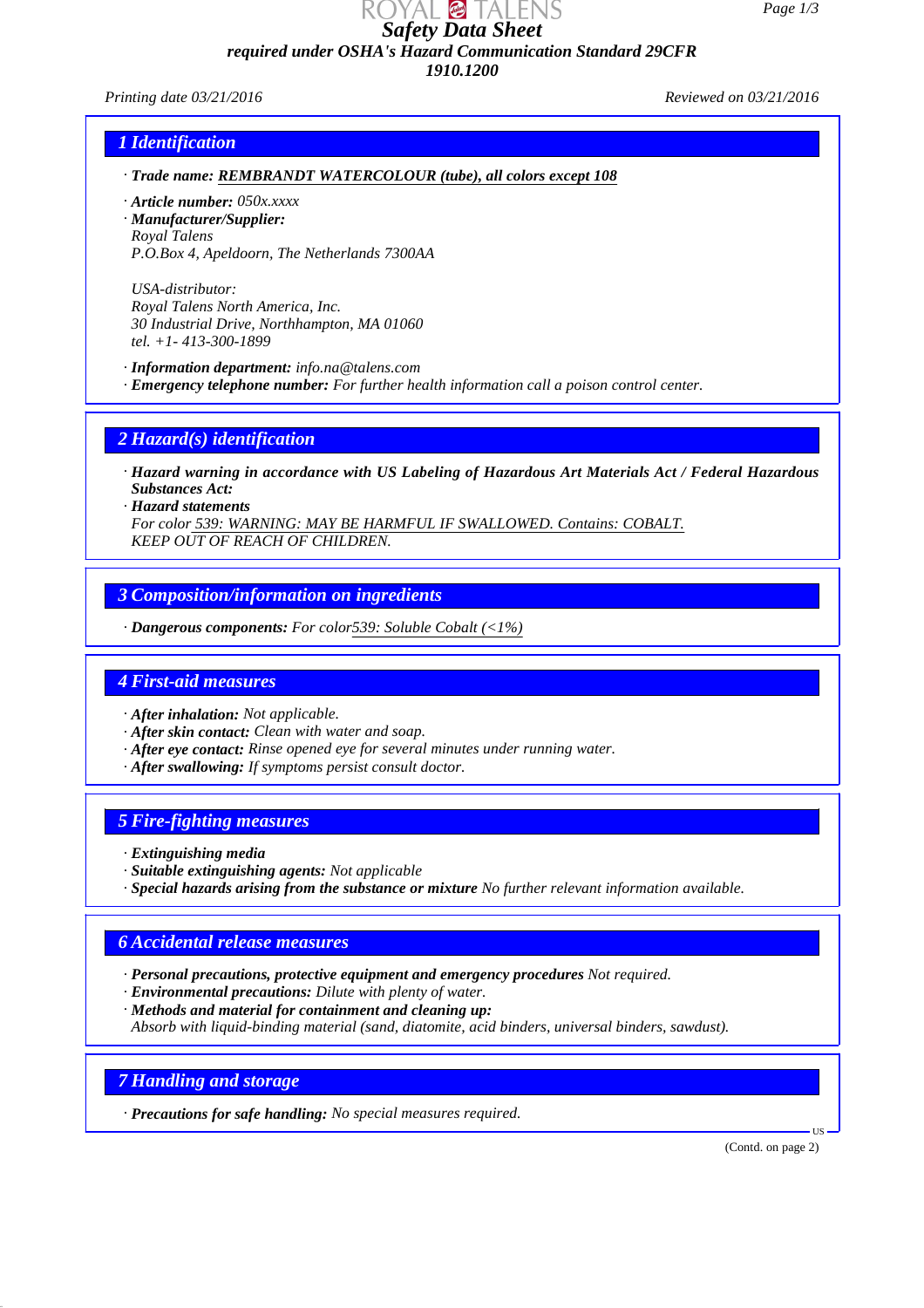*Page 2/3*

*Safety Data Sheet required under OSHA's Hazard Communication Standard 29CFR*

*1910.1200*

*Printing date 03/21/2016 Reviewed on 03/21/2016*

(Contd. of page 1)

### *8 Exposure controls/personal protection*

*· General protective and hygienic measures: Wash hands before breaks and at the end of work. · Eye protection: Not required.*

| $\cdot$ Appearance:                                                                                                                                   |                                    |  |
|-------------------------------------------------------------------------------------------------------------------------------------------------------|------------------------------------|--|
| Form:                                                                                                                                                 | Liquid                             |  |
| Color:                                                                                                                                                | According to product specification |  |
| $\cdot$ Odor:                                                                                                                                         | Characteristic                     |  |
| $\cdot$ pH-value:                                                                                                                                     | $5.0 - 6.0$                        |  |
| $\cdot$ Change in condition<br>Melting point/Melting range: Not determined.<br><b>Boiling point/Boiling range:</b> $100 \degree C$ (212 $\degree F$ ) |                                    |  |
| · Flash point:                                                                                                                                        | Not applicable.                    |  |
| $\cdot$ Explosion limits:                                                                                                                             |                                    |  |
| Lower:                                                                                                                                                | Not determined.                    |  |
| <b>Upper:</b>                                                                                                                                         | Not determined.                    |  |
|                                                                                                                                                       | Not determined.                    |  |
| $\cdot$ Density:<br>· Solubility in / Miscibility with                                                                                                |                                    |  |
| Water:                                                                                                                                                | Fully miscible.                    |  |

# *10 Stability and reactivity*

*· Thermal decomposition / conditions to be avoided: No decomposition if used according to specifications.*

- *· Possibility of hazardous reactions No dangerous reactions known.*
- *· Conditions to avoid No further relevant information available.*
- *· Incompatible materials: No further relevant information available.*

# *11 Toxicological information*

*· Carcinogenic categories:*

*· IARC (International Agency for Research on Cancer)*

*None of the ingredients is listed.*

*· NTP (National Toxicology Program)*

*None of the ingredients is listed.*

*· OSHA-Ca (Occupational Safety & Health Administration)*

*None of the ingredients is listed.*

# *12 Ecological information*

*· General notes: Not known to be hazardous to water.*

### *13 Disposal considerations*

#### *· Recommendation:*

*Must not be disposed together with household garbage. Disposal must be made according to official regulations. Do not allow product to reach sewage system.*

(Contd. on page 3)